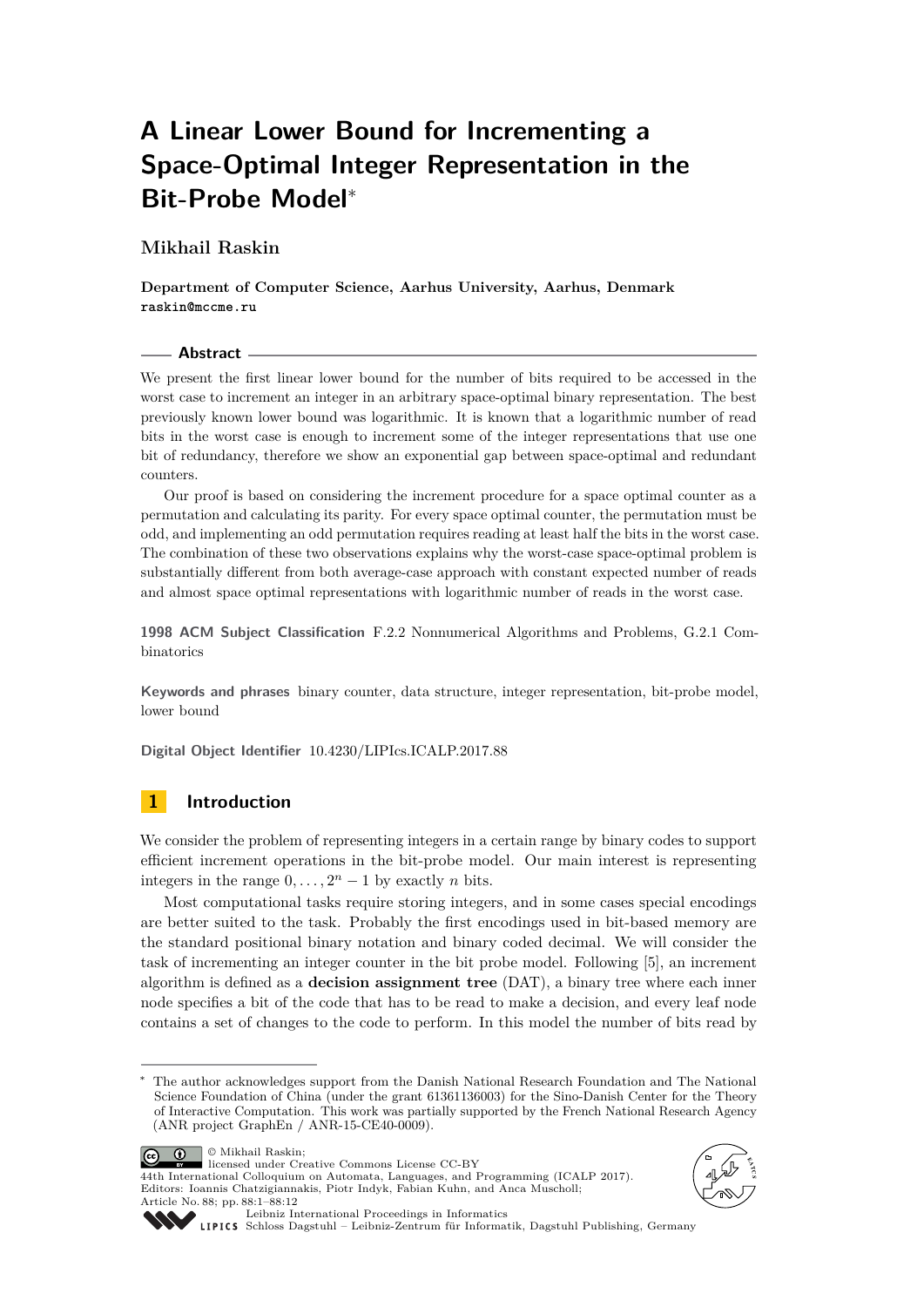#### **88:2 A Linear Lower Bound for Incrementing a Space-Optimal Integer Representation**

| Number of bits read   Space-optimal<br>to increment |                                                                                                   | Single extra bit                                                        |  |
|-----------------------------------------------------|---------------------------------------------------------------------------------------------------|-------------------------------------------------------------------------|--|
| Average                                             | $\Theta(1)$ (binary notation)                                                                     |                                                                         |  |
| Worst-case                                          | $\geqslant \log_2 n \; [4]$<br>$\leqslant n-1 \; [2]$<br>$\geqslant \frac{n}{2}$ our contribution | $\geqslant \log_2 n \quad [4]$<br>$\leqslant \log_2 n + O(1) \quad [8]$ |  |

**Table 1** A summary of best known results.

an increment is the depth of the corresponding leaf, and the number of bits written is the number of changes in the leaf.

The standard binary notation with *n* bits reads and writes only 2 bits on average, but has to read and write *n* bits in the worst case. It is also **space-optimal**, i.e. every combination of bits represents a unique integer. Gray codes [\[6\]](#page-11-2) allow writing only one bit for each increment operation, but they still require reading all *n* bits. In the article [\[5\]](#page-10-0) Fredman introduces the notion of DAT and considers codes that can use more bits than necessary but still require writing only a single bit per update. A logarithmic lower bound is proven for the number of bits read in the worst case for such a code. This bound is sometimes cited in connection with the codes that write a constant number of bits per increment; while the bound is correct, the proof in [\[5\]](#page-10-0) does use the fact that only one bit is written. Fredman also gave a construction of a code such that the increment procedure needs to read only  $O(\log n)$  bits in the worst case, but the code length is worse than for the standard notation by a large multiplicative factor. Frandsen, Miltersen and Skyum consider a more general problem of encoding elements of a generic monoid; their article [\[4\]](#page-10-1) provides a general lower bound for the number of bits read by an increment procedure for integers in the worst case and a construction of a code with an increment procedure that needs to read  $\log_2 n + 1$  bits in the worst case. This code needs  $\log_2 n$  extra bits. Constructions developed by Bose et al. in [\[1\]](#page-10-3) and Rahman and Munro [\[8\]](#page-11-1) require a single extra bit or less and achieve logarithmic number of bits read by the corresponding increment procedures. Rahman and Munro also prove a lower bound of  $\Omega(\sqrt{n})$  bits read in the worst case for the special case when increment reads a different subset of bits for every input or at least each subset of bits is read only for a constant number of inputs (this is a strong condition; for example, the standard binary notation reads only the last bit for half of all the inputs). Elmasry and Katajainen provide a code [\[3\]](#page-10-4) that uses a logarithmic number of extra bits and requires the increment procedure to read only a logarithmic number of bits in the worst case while ensuring efficient implementation on a word-based RAM machine.

For the space-optimal case there is a code [\[2\]](#page-10-2) that allows reading  $n-1$  bits in the worst case and writes no more than 3 bits for each increment operation. This code has been found by brute force search. The best previously known lower bound on the number of bits to read in the worst case given in [\[4\]](#page-10-1) is logarithmic in *n*.

In this paper we close the exponential gap and settle the complexity of the problem up to a multiplicative factor of 2 by proving that every representation of integers from 0 to  $2^n - 1$  using *n* bits require the increment operation to read at least  $\frac{n}{2}$  bits in the worst case. The proof uses properties of permutations to explain why the space-optimal codes and the redundant codes are qualitatively different from the point of view of the worst-case complexity of the increment operation.

In the next section we give the standard definitions related to permutations and cite their standard properties. Then we define our model of computation. In the section 3 we give an overview of the core ideas and an outline of the proof.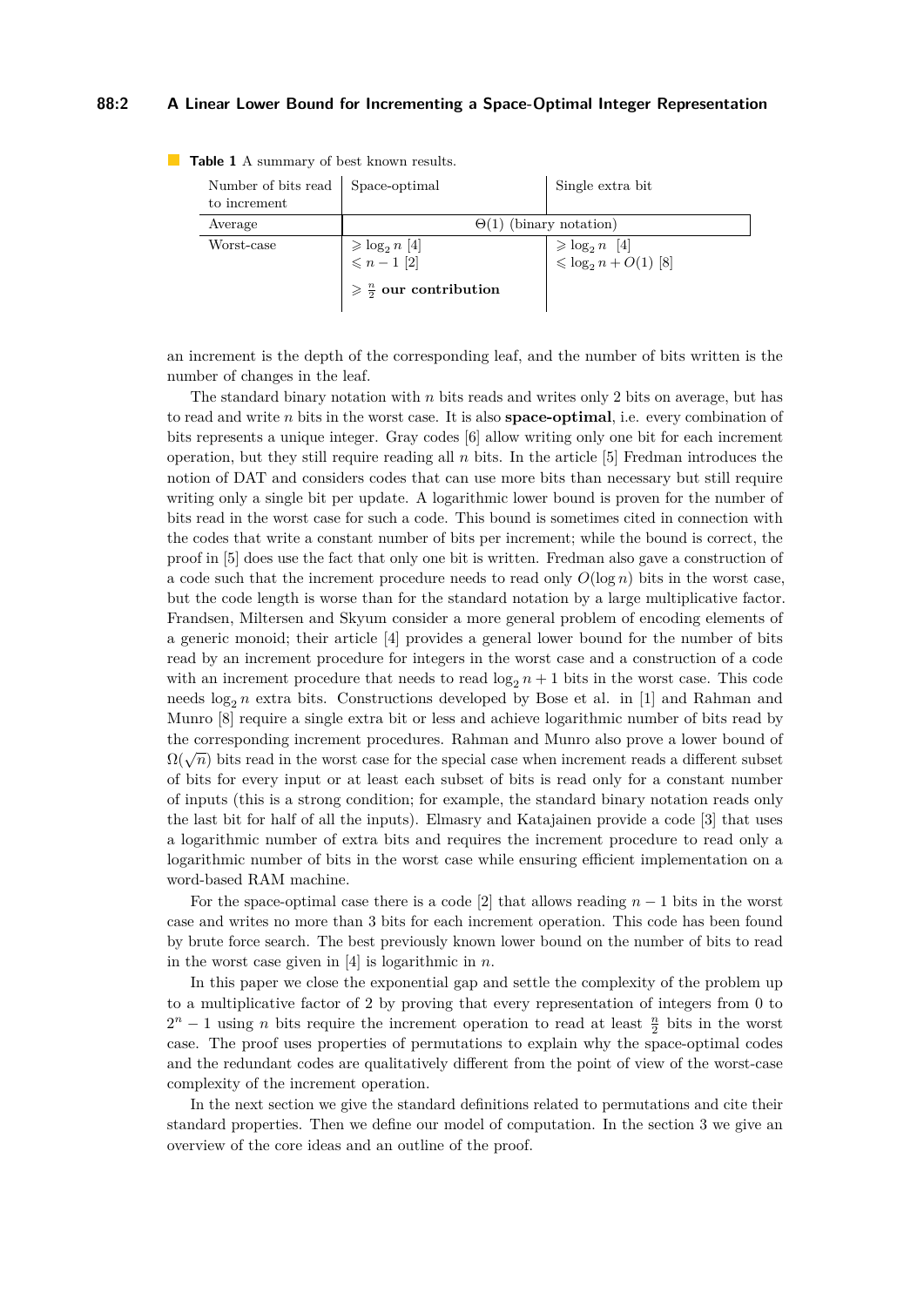#### **M. Raskin 88:3**

The Section [4](#page-4-0) contains the detailed definitions of the constructions and the proofs of their basic properties. The Section [5](#page-8-0) contains the combinatorial details and the final part of the proof. The purpose of the Sections [4](#page-4-0) and [5](#page-8-0) is to remove any remaining uncertainty after the brief presentation of the proof in the Section [3.](#page-3-0)

# **2 Preliminaries**

## **2.1 Algebraic preliminaries**

In this subsection we recall algebraic notions and the standard theorems about permutations required by our proof. We follow the definitions from [\[7\]](#page-11-3), but equivalent definitions can be found in many other abstract algebra books. This subsection can be skipped at the reader's discretion.

**Definition 1.** A group is a pair  $(G, \circ)$  consisting of a set *G* and a function  $\circ : G \times G \to G$ , such that the following conditions hold:

- **Associativity:**  $\forall a, b, c \in G : a \circ (b \circ c) = (a \circ b) \circ c$ .
- **Neutral element:**  $\exists e \in G : \forall a \in G : e \circ a = a \circ e = a$ . *e* is called a **neutral element** of a group
- **Inverse element:**  $\forall a \in G : \exists b \in G : a \circ b = b \circ a = e$ .  $\sim$ *b* is called an **inverse element** of *a*.

 $\triangleright$  **Theorem 2.** There can be only one neutral element in a group G. Let e denote the unique *neutral element in the group. Also, for every*  $a \in G$  *there can be only one inverse element.* Let  $a^{-1}$  denote the unique inverse element of a. The inverse element of a composition  $a \circ b$  $is b^{-1} \circ a^{-1}.$ 

 $\triangleright$  **Definition 3.** The **symmetric group**  $S_n$  is the group of all bijections (one-to-one correspondences) from the set  $\{1, 2, 3, \ldots, n\}$  to itself. The group operation  $\circ$  is the composition of functions. Each bijection in the symmetric group is called a **permutation**. The neutral element in the symmetric group is the **identity permutation**  $\sigma(x) = x$ . The inverse element of a permutation  $\sigma$  is the inverse function  $\sigma^{-1}$ , also called the **inverse permutation** of  $\sigma$ . A permutation  $\sigma \in S_n$  can be denoted by  $\begin{pmatrix} 1 & 2 & 3 \ \sigma(1) & \sigma(2) & \sigma(4) & \cdots & \sigma(n) \end{pmatrix}$ . In the present paper  $\circ$  will always be written explicitly.

▶ **Definition 4.** Suppose we are given  $k \le n$  different elements  $x_1, \ldots, x_k \in \{1, \ldots, n\}$ . A permutation  $\sigma$  given by

$$
\sigma(x_1)=x_2,\quad \sigma(x_2)=x_3,\quad \sigma(x_3)=x_4,\quad \ldots,\quad \sigma(x_{k-1})=x_k,\quad \sigma(x_k)=x_1
$$

and  $\sigma(x) = x$  if  $x \notin \{x_1, \ldots, x_k\}$  is called a *k*-**cycle**. It is denoted  $\sigma = (x_1 x_2 \ldots x_k)$ . A 2-cycle is also called a **transposition**.

**► Definition 5.** Let  $\sigma \in S_n$  be a permutation. A pair of indices  $(i, j)$  where  $1 \leq i < j \leq n$  is called an **inversion** (of the permutation  $\sigma$ ) if  $\sigma(i) > \sigma(j)$  (i.e. if the permutation inverts the order in which *i* and *j* go).

▶ **Definition 6.** A permutation is called **even** if it has an even number of inversions; otherwise it is called **odd**.

► **Theorem 7.** *The composition of two even permutations or two odd permutations is an even permutation. The composition of an even permutation and an odd permutation in any order is an odd permutation. A k-cycle is an odd permutation if k is even and an even permutation if k is odd. The inverse of a permutation has the same parity.*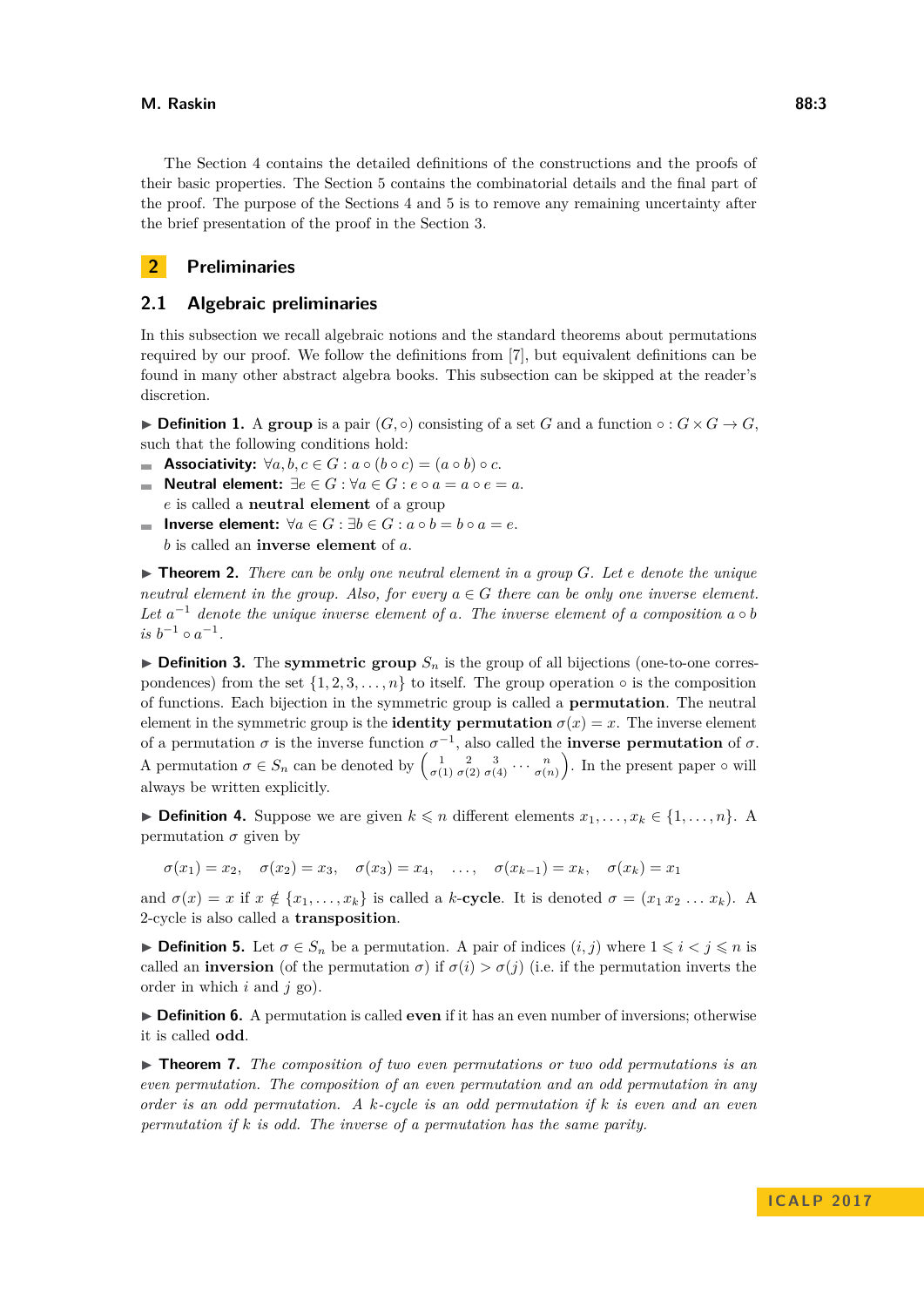#### **88:4 A Linear Lower Bound for Incrementing a Space-Optimal Integer Representation**

## **2.2 The model**

**Definition 8.** A **space-optimal code** is an encoding function  $Enc$  from  $\{0, 1, 2, \ldots, 2^n - 1\}$ to the set of bit sequences of length *n*. Each code implicitly defines the decoding function  $Dec = Enc^{-1}$  and the **increment function**  $Inc(x) = Enc(Dec(x) + 1)$ . We will also call such codes **counters**.

<span id="page-3-1"></span>▶ **Definition 9.** A decision assignment tree (DAT) is a binary tree where each inner node specifies a single position in the code and every leaf node contains a set of changes (assignments) in the code. Execution of a DAT on an input bit sequence starts in the root node and then the next node is the left child of the current node if the bit in the specified position of the input code is 0 and the right child of the current node otherwise. When a leaf node is reached, the output is calculated by taking the input and setting the bits in the positions specified for this leaf node to the specified values.

Each DAT defines a function from bit sequences of some length to bit sequences of the same length. We will say that all the nodes visited during execution of DAT on some input (including the root and the leaf node) **handle** this input. The number of bits read is the depth of the corresponding leaf, and the number of bits written to the code is the number of assignments in the leaf.

**Definition 10.** The set  $\{0,1\}^n$  is called an *n*-dimensional **hypercube**. An element of a hypercube is called a **vertex**. Every vertex has *n* coordinates. A *k*-dimensional **face** is a subset of the *n*-dimensional hypercube defined by specifying the values of some  $n - k$ coordinates (we will call these coordinates **fixed**) and allowing all the possible combinations of values of the remaining *k* coordinates (we will call these coordinates **free**). Each vertex of a hypercube is a bit sequence; we will identify each vertex with the integer it represents in the standard binary notation. The order on the hypercube vertices given by comparing the vertices as integers is called the **lexicographic order**.

# <span id="page-3-0"></span>**3 The bound and the proof outline**

The main result of the present paper is: the increment function for every space-optimal code representing integers from 0 to  $2^n - 1$  must read at least  $\frac{n}{2}$  bits in the worst case. In other words, there is no space optimal code such that the corresponding increment function never reads more than  $L(n) := \frac{n}{2} - 1$  bits.

In this section we present an informal outline of the proof. The core idea of the proof is representing the permutation specified by *Inc* as a composition of two permutations, *Before* and *After*, defined in terms of vertices handled by the same leaf node in the DAT implementing *Inc*.

Assume that for some *n* there is a way to encode integers such that the corresponding increment function *Inc* can be implemented by a DAT that reads at most  $L(n)$  bits in the worst case. Without loss of generality we can consider an implementation that always reads exactly  $L(n)$  bits. The increment function maps the *n*-dimensional hypercube into itself and can be considered as a permutation. This permutation is a cycle of length  $2<sup>n</sup>$ , and, therefore, an odd permutation.

We will use a representation of the increment function as a composition of two permutations, *Before* and *After*. Each leaf of the DAT implementing *Inc* handles some  $(n - L(n))$ dimensional face of the *n*-dimensional hypercube. By definition, the restriction of *Inc* on each of these faces changes some of the bits in the same way for all the vertices in the face.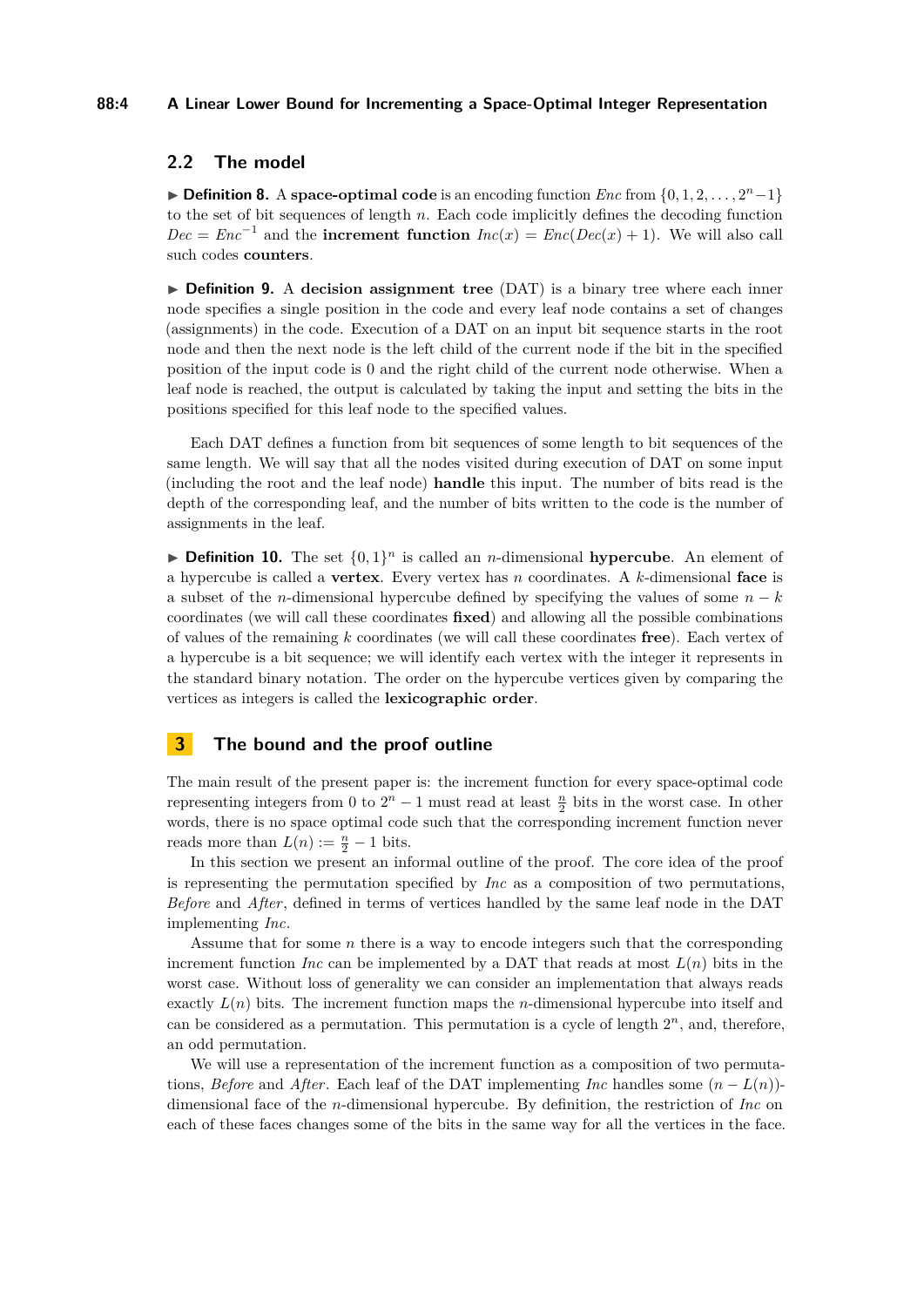We also know that *Inc* is a bijection, therefore only the fixed bits can be changed. This can be interpreted as a parallel translation of the face. The image of each of the faces in *F* under *Inc* is again a  $(n - L(n))$ -dimensional face. Let *F* denote the set of all the faces handled by any leaf of the DAT. The set of their images, *Inc*(*F*), is also a set of faces. Every vertex lies in exactly one face from  $F$  and in exactly one face from  $Inc(F)$ . Let's fix some order of enumeration of *F*, i.e.  $F = \{F_0, F_1, \ldots, F_{2n-L(n)-1}\}\.$  This also defines an order on  $Inc(F)$ , namely,  $Inc(F) = \{Inc(F_0), \ldots, Inc(F_{2^{n-L(n)}-1})\}$ . We can consider three orders on the hypercube: the standard lexicographic ordering; the ordering where we compare two vertices by first compare their corresponding faces in *F* and fall back to lexicographic order inside each face; and the ordering where we first compare the containing faces from  $Inc(F)$ . We can enumerate all the vertices of the hypercube according to these three orders. Enumeration in the lexicographic order is the identity permutations. The remaining two orders give non-trivial permutations; we will call them *Before* and *After*. Note that  $Inc = After \circ Before^{-1}$ , because the *i*-th vertex in the *j*-th face of *F* is by definition of *F* mapped to the *i*-th vertex of the *j*-th face of *Inc*(*F*).

We prove that *Before* and *After* are both even. The proof is the same for both permutations. We need to calculate the number of inversions. Every face is enumerated in lexicographic order, so there can be no inversion including two vertices from the same face. When we consider two different faces, they do not intersect and therefore have to have a coordinate which is fixed in both the faces and has a different value. There have to be at least two common free coordinates between the faces if each of them has  $L(n) < \frac{n}{2}$  fixed bits and at least one fixed bit position is shared. Faces with two common free coordinates have an even number of inversions using one vertex from each of the faces, because inversions where the less significant common free coordinate doesn't affect the comparison come in multiples of four (two bits in the less significant common position can be flipped at will), and those where the bits in the less significant common position matter come in the multiples of two (the coordinates in the more significant common position must match, and it doesn't matter if both are equal to zero or to one). Therefore the total number of inversions in the permutation *Before* (the same holds for the permutation *After*) is even.

But if *Before* and *After* are both even,  $Inc = After \circ Before^{-1}$  has to be even. The contradiction proves that our initial assumption was wrong and the implementation of *Inc* has to read at least  $\frac{n}{2}$  bits in the worst case.

## <span id="page-4-0"></span>**4 Defining the constructions used in the proof**

To illustrate some of the notation, we will use the space-optimal integer representation from [\[2\]](#page-10-2). This representation was initially found by a brute-force search. Its increment function was presented as a decision assignment tree (Figure [1\)](#page-5-0).

## **4.1 The cycle defined by the increment function**

▶ Observation 11. If the increment function can be described by a decision assignment tree *(DAT), it can be represented by a DAT of the same depth with all the leaves having the same depth.*

**Lemma 12.** For a space-optimal representation of integers in the range  $\{0, \ldots, 2^n - 1\}$ *the increment function is a bijection of the set of bit strings of length n. By interpreting these strings as integers using standard binary notation, we can represent the increment function* as a permutation of  $\{0, 1, 2, \ldots, 2<sup>n</sup> - 1\}$ . This permutation is a cycle of length  $2<sup>n</sup>$ . This cycle *is an odd permutation.*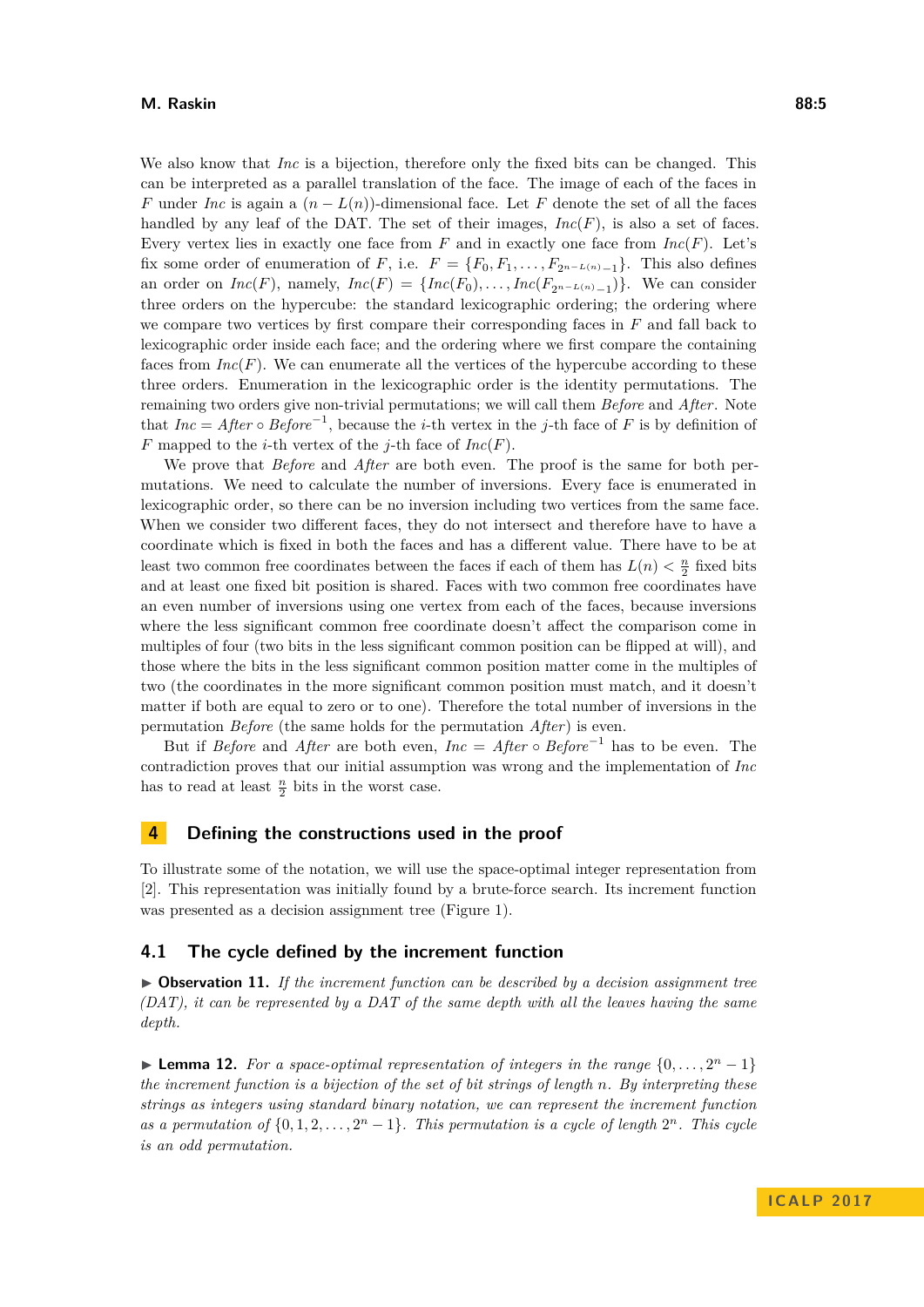<span id="page-5-0"></span>

**Figure 1** The decision tree from [\[2\]](#page-10-2).



**Figure 2** The cycle corresponding to the example from [\[2\]](#page-10-2).

**Proof.** The increment function *Inc* maps  $Enc(2^n - 1)$  to  $Enc(0)$ ,  $Enc(0)$  to  $Enc(1)$ ,  $Enc(1)$ to  $Enc(2)$ , etc.  $Enc(0), \ldots, Enc(2<sup>n</sup> - 1)$  are all the different binary strings of length *n* with each string used exactly once, so *Inc* is a bijection. If we interpret the bit strings as integers we get the cycle ( $Enc(0) Enc(1) ... Enc(2<sup>n</sup> - 1)$ ). The cycle is an odd permutation because its length is even.

In the example from  $[2]$  the cycle is as shown in the figure. The "first"  $(x_0)$  bit from the algorithm's explanation is used as the least significant bit. We can also write this cycle as a table of *Inc* function values:

| code        | Inc(code)   | code         | Inc(code)   | code        | Inc(code)    | code      | Inc(code)  |
|-------------|-------------|--------------|-------------|-------------|--------------|-----------|------------|
| $0000$ [ 0] | $0001$ [    | 0100<br>4    | $0101$ [ 5] | $1000$ [8]  | $1010$ [10]  | 1100 [12] | 1110 [14]  |
| 0001        | 0100<br>-41 | - 51<br>0101 | 1101 [13]   | $1001$ [9]  | 1100 [12]    | 1101 [13] | $1001$ [9] |
| $0010$ [ 2] | $0011$ [ 3] | 0110 [6]     | $0111$ [ 7] | 1010 [10]   | $0010$ [ 2]  | 1110 [14] | 0110 [6]   |
| $0011$ [ 3] | $0000$ [ 0] |              | 15          | $1011$ [11] | 1000<br>- 81 | [15]      | 1011 [11]  |

The standard notation for this permutation is  $\left(\begin{array}{cccccc} 0 & 1 & 2 & 3 & 4 & 5 & 6 & 7 & 8 & 9 & 10 & 11 & 12 & 13 & 14 & 15 \\ 1 & 4 & 3 & 0 & 5 & 13 & 7 & 15 & 10 & 12 & 2 & 8 & 14 & 9 & 6 & 11 \end{array}\right)$ , the cycle notation is  $(0145139121467151181023)$ . This permutation has 39 inversions, so it is an odd permutation.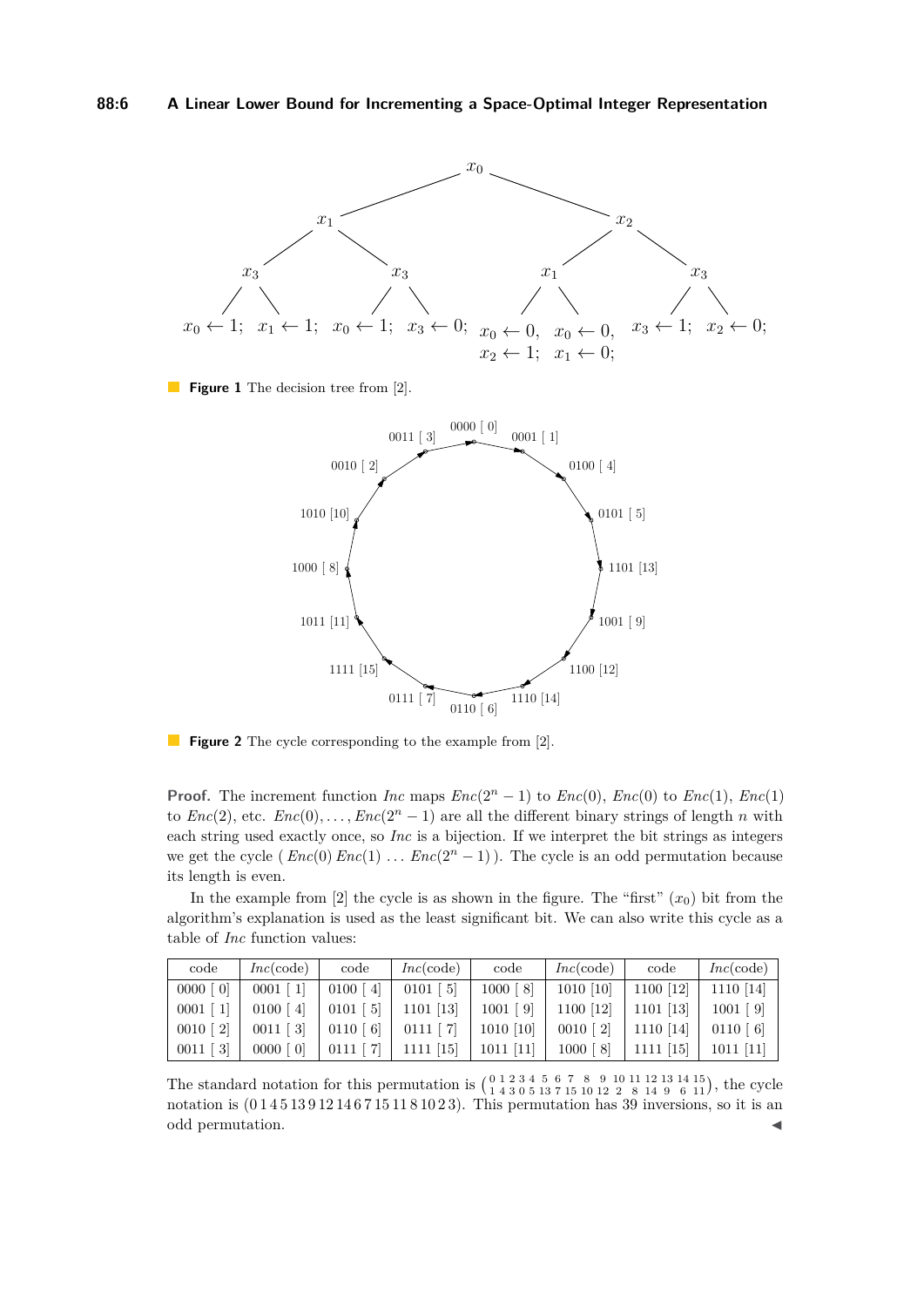# **4.2 Decision assignment trees and the corresponding faces**

I **Lemma 13.** *Given a DAT for a n-bit integer representation and a node of depth k, the set of all inputs handled (in the sense of Definition [9\)](#page-3-1) by the chosen node is an* (*n*−*k*)*-dimensional face.*

**Proof.** The proof goes by induction. The root has depth 0 and handles all the hypercube, which can be considered an *n*-dimensional face. A child of node of depth  $k$  has depth  $k + 1$ ; the set of vertices handled by the child node can be obtained from the set of vertices handled by the parent node by fixing the coordinate inspected in the parent node to one of the two possible values. This coordinate was a free coordinate, so we get an (*n* − *k* − 1)-dimensional face out of a  $(n - k)$ -dimensional one.

 $\triangleright$  **Lemma 14.** *If a DAT implements a bijection, every coordinate in every assignment in the leaf nodes is a fixed coordinate of the face handled by the corresponding node, i.e. this coordinate is inspected in one of the ancestor nodes of the leaf node.*

**Proof.** All the vertices need to have different images. Assume a leaf node handled two vertices which differ in the assigned coordinate. This leaf node would handle some face containing both vertices, and this face would also contain some two vertices that differ *only* in the assigned coordinate. But these two latter vertices would have the same image, and this is not allowed.

► **Lemma 15.** If a DAT implements a bijection, the image of the face handled by a leaf node *is a translation of this face. In particular, the image is also a face of the hypercube.*

**Proof.** Changing some of the fixed coordinates of a face performs a parallel translation.

We will now illustrate how the faces are moved. The 4-bit counter using 3 reads for every increment corresponds to a 4-dimensional hypercube. It is more convenient to draw it as two 3-dimensional cubes side by side (so the extra coordinate is projected to the vector proportionate to the projection of the first coordinate). In this case the faces corresponding to the decision assignment tree (DAT) leaves are 1-dimensional faces. We will represent the faces corresponding to the DAT leaves by solid lines. Both pictures use the same set of arrows to represent the movement of the faces. The top picture shows the faces before the moves, and the bottom picture shows the faces after the moves.

We can list the vertices by face. Initially they are split in the following way:

| $_{\rm face}$ | vertices      | vertices (decimal) | face | vertices      | vertices (decimal) |
|---------------|---------------|--------------------|------|---------------|--------------------|
| a             | 0000 and 0100 | $0$ and $4$        | e    | 0001 and 1001 | 1 and 9            |
| b             | 1000 and 1100 | 8 and 12           |      | 0011 and 1011 | 3 and 11           |
| $\mathbf{c}$  | 0010 and 0110 | 2 and 6            | g    | 0101 and 0111 | 5 and 7            |
|               | 1010 and 1110 | 10 and 14          |      | 1101 and 1111 | 13 and 15          |

| face        | vertices      | vertices (decimal) | face | vertices      | vertices (decimal) |
|-------------|---------------|--------------------|------|---------------|--------------------|
| a           | 0001 and 0101 | $1$ and $5$        | e    | 0100 and 1100 | 4 and 12           |
| b           | 1010 and 1110 | $10$ and $14$      |      | 0000 and 1000 | $0$ and $8$        |
| $\mathbf c$ | 0011 and 0111 | 3 and 7            | g    | 1101 and 1111 | 13 and 15          |
|             | 0010 and 0110 | 2 and 6            |      | 1001 and 1011 | 9 and 11           |

and after the faces are moved we get a new split: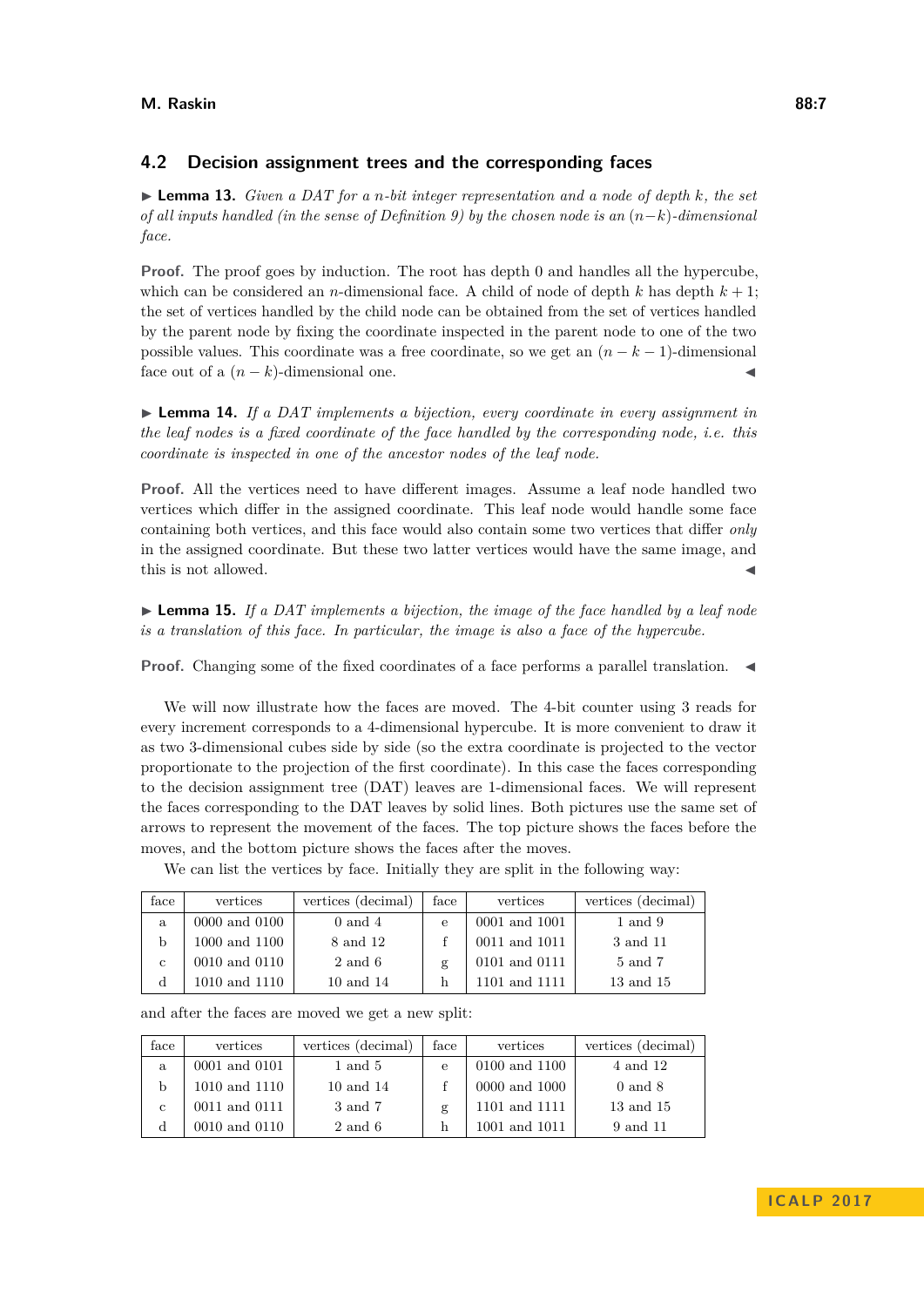

**Figure 3** The translations corresponding to the counter from [\[2\]](#page-10-2); two pictures show the positions of the 1-dimensional "faces" before and after applying the increment operation.

## **4.3 Enumerating the faces and the vertices**

Assume we have a balanced DAT implementing the increment function *Inc* for a space-optimal integer representation. Each leaf handles the vertices forming a face, these faces are disjoint, have the same dimension and cover the entire hypercube. The *Inc*-images of these faces are again disjoint faces of the same dimension covering the entire hypercube. We need to choose some order on the faces handled by different leaves; it is not important which order we use so we will use the order of leaves in the DAT.

 $\triangleright$  **Definition 16.** Let  $F_i$  denote the *i*-th face in the chosen order.

▶ Definition 17. Let *Inc* be a permutation implemented by a balanced DAT of depth *l*. The *Before* permutation is the enumeration of all the vertices in the hypercube by first enumerating all the vertices in  $F_0$  in the lexicographic order, then all the vertices in  $F_1$ , etc. In general, the *j*-th vertex in the lexicographic order on the face  $F_i$  will have the number  $i \times 2^{l} + j$ . We could write  $Before(i \times 2^{l} + j) = F_{i}[j]$ . The *After* permutation is defined in a similar way with the *j*-th vertex in the face  $Inc(F_j)$  having the number  $i \times 2^l + j$ .

I **Lemma 18.** *The Inc permutation is the composition of permutations Before*<sup>−</sup><sup>1</sup> *and After, i.e. Inc* = *After* ◦ *Before*<sup>-1</sup>. *This can also be written as*  $\forall k \in \{0, ..., 2^n - 1\}$ :  $Inc(Before(k)) = After(k).$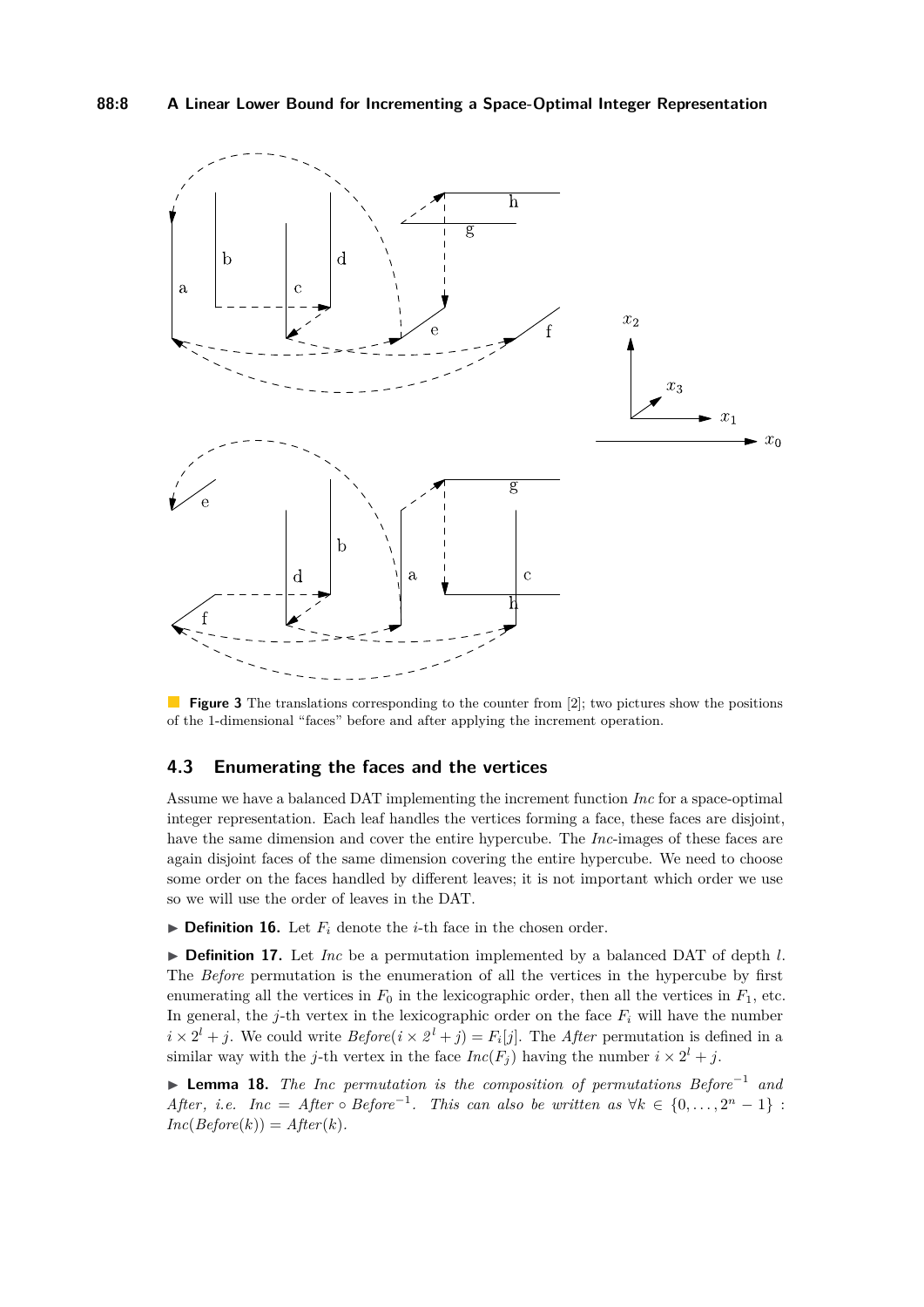**Proof.** Let *k* be represented as  $i \times 2^{l} + j$ . We have  $Inc(Before(k)) = Inc(Before(i \times 2^{l} + j))$  $Inc(F_i[j]) = Inc(F_i)[j] = After(i \times 2^l + j) = After(k)$  (the *j*-th element in the *i*-th face gets translated together with the entire face).

For the example algorithm the  $Before(\cdot)$  numbering is:

 $\left(\begin{array}{c} 0000\ 0001\ 0010\ 0011\ 0100\ 0101\ 0110\ 0111\ 1000\ 1001\ 1010\ 1011\ 1010\ 1011\ 1101\ 1111\end{array}\right)$ 0000 0100 1000 1100 0010 0110 1010 1110 0001 1001 0011 1011 0101 0111 1101

in binary, or  $\begin{pmatrix} 0 & 1 & 2 & 3 & 4 & 5 & 6 & 7 & 8 & 9 & 10 & 11 & 12 & 13 & 14 & 15 \\ 0 & 4 & 8 & 12 & 2 & 6 & 10 & 14 & 1 & 9 & 3 & 11 & 5 & 7 & 13 & 15 \end{pmatrix}$  in decimal notation. The *After* numbering is

 $\sqrt{ }$ 0000 0001 0010 0011 0100 0101 0110 0111 1000 1001 1010 1011 1100 1101 1110 1111 0000 0001 0010 0011 0100 0101 0110 0111 1000 1001 1010 1011 1100 1101 1110 1111 )<br>0001 0101 1010 1110 0011 0111 0010 0110 0100 1100 0000 1000 1101 1111 1001 1011 )

or  $\begin{pmatrix} 0 & 1 & 2 & 3 & 4 & 5 & 6 & 7 & 8 & 9 & 10 & 11 & 12 & 13 & 14 & 15 \\ 1 & 5 & 10 & 14 & 3 & 7 & 2 & 6 & 4 & 12 & 0 \\ 1 & 5 & 10 & 14 & 3 & 7 & 2 & 6 & 4 & 12 & 0 \\ 8 & 13 & 15 & 9 & 11 & 14 & 15 & 15 \\ 11 & 11 & 12 & 13 & 14 & 15 & 15 \\ 11 & 13 & 14 & 15 & 15 & 16 & 17$ the two vertices in the *b* face, etc. using the positions of the faces before and after the move, respectively. We can see that the *Before* permutation is odd and the *After* permutation is even. As the example algorithm reads more than a half of all the bits, getting an odd permutation is possible.

As an illustration, 10 is the first vertex in the *d* face before the translation of the face by the increment function,  $Inc(10) = 2$ . The first vertex in the face d (the fourth face) has number 6 in the *Before* ordering; we see that  $Before^{-1}(10) = 6$ . After the shift the first vertex in the face *d* is 2. We see that  $After(6) = 2$  and  $Inc(10) = After(Before^{-1}(10)) =$  $(After \circ Before^{-1})(10) = 2.$ 

## <span id="page-8-0"></span>**5 Calculating the parity of the permutations**

Both of the permutations *Before* and *After* are specified in the same way, by cutting the hypercube into faces and enumerating the faces. It is now sufficient to show that any permutation specified in that way is even if the faces have no more than  $L(n) = \frac{n}{2} - 1$  fixed coordinates. We will prove that the *After* permutation is even; exactly the same proof will work for the *Before* permutation.

## **5.1 Faces and the inversions**

Recall that an inversion of a permutation  $\sigma$  is a pair of numbers  $x < y$  such that  $\sigma(x) > \sigma(y)$ .

<span id="page-8-1"></span> $\triangleright$  **Lemma 19.** *There are no inversions of the permutation After such that After*(*x*) *and After*(*y*) *are in the same face.*

**Proof.** If  $After(x)$  and  $After(y)$  are in the same face and  $x \leq y$  then x has a lower number inside the face than *y*. But the face is enumerated in the lexicographic order, so  $After(x)$  $After(y).$ 

<span id="page-8-2"></span>**I Lemma 20.** *Consider two faces,*  $Inc(F_i)$  *and*  $Inc(F_{i'})$  *such that*  $i < i'$ *. The number of inversions such that*  $After(x) \in Inc(F_i)$  and  $After(y) \in Inc(F_{i'})$  *is even.* 

 $\triangleright$  Note 21. If  $i > i'$  then there are no inversions because *x* would always be larger than *y*.

**Proof.** Note that the vertices are enumerated face-by-face, so the condition that  $After(x) \in$ *Inc*(*F*<sub>*i*</sub>) and *After*(*y*)  $\in$  *Inc*(*F*<sub>*i*</sub><sup> $\cdot$ </sup>) guarantees *x* < *y*. Every vertex in each face has exactly one number, so we can just count the number of pairs  $(u, v)$  where  $u \in Inc(F_i)$  and  $v \in Inc(F_{i'})$ and  $u > v$ . We will use the assumption that each of the faces has  $L(n) = \frac{n}{2} - 1$  fixed coordinates. This means that no more than *n* − 2 coordinates are fixed in any of the two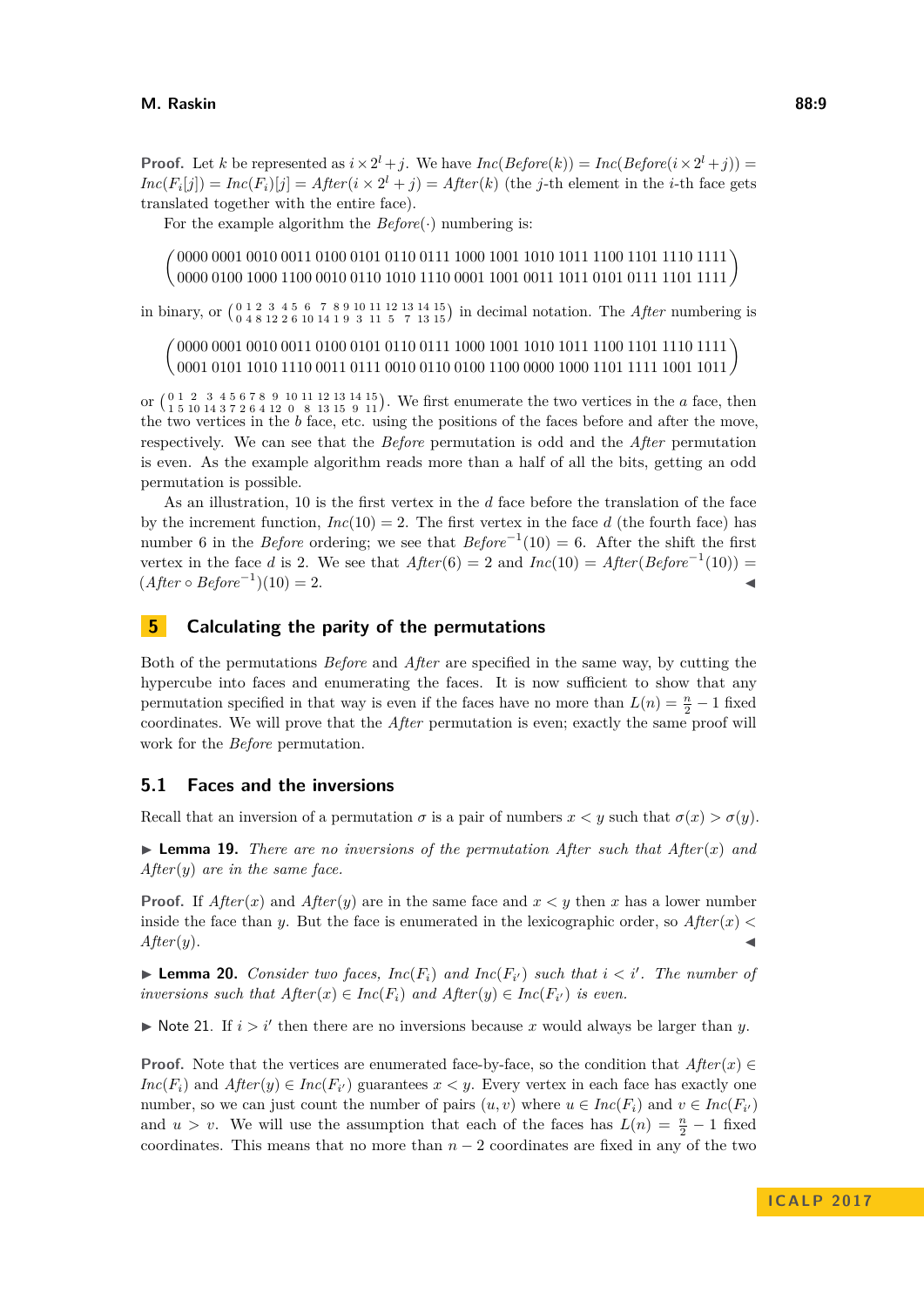### **88:10 A Linear Lower Bound for Incrementing a Space-Optimal Integer Representation**

faces. Therefore there are at least two coordinates that are free for both faces. We can write the faces' coordinates one on top of the other one:  $\frac{0}{0}$ ,  $\frac{0}{1}$ ,  $\cdots$  Let us consider the least significant of the common free coordinates and call it *p*.

We will split all the pairs  $(u, v)$  into two groups based on the number of coordinates that have to be checked to perform a lexicographic comparison if we read from the most significant bit. Either it is enough to read only some of the coordinates that are more significant than *p*, or we need to to read the coordinate *p* and maybe some more.

(1) The number of pairs of codes where the comparison can be made without considering the bits on the position *p* (and less significant positions) is even, because half of these codes have 0 in the first face on the position *p* and the other half have 1.

(2) If we have to consider the bits in the position  $p$ , the bits in every more significant common position must be equal. There is an even number of such pairs because changing a pair of bits in the same position from 0*,* 0 to 1*,* 1 doesn't affect the comparison.

We have split all the pairs with  $u > v$  into two even-sized sets, as we have to consider either only bits more significant that the position  $p$  or the bits including position  $p$ . Therefore the total number of such pairs is even.

This finishes the proof that the number of inversions containing two vertices in the two given faces is even.

# **5.2 Summarizing the inversion counts**

I **Lemma 22.** *The After permutation (and the Before permutation) for a Inc function represented by a DAT of depth less than*  $\frac{n}{2}$  *are even.* 

**Proof.** In the previous subsection we have proven that every inversion of the *After* permutation has to include elements from different faces (Lemma [19\)](#page-8-1). We have also proven that for every pair of faces the number of inversions represented by their elements is even (Lemma [20\)](#page-8-2). If we sum the inversions for all the pairs of faces we get all the inversions of the permutation. Therefore the number of inversions of the permutation is even.

Now we can prove the main theorem.

▶ **Theorem 23.** *The increment function for every space-optimal binary code representing integers from* 0 *to*  $2^n - 1$  *must read at least*  $\frac{n}{2}$  *bits in the worst case. In other words, there is no space optimal binary code such that the corresponding increment function never reads more than*  $L(n) := \frac{n}{2} - 1$  *bits.* 

**Proof.** If there is an increment function for a space-optimal binary integer representation reading at most *L*(*n*) bits in the worst case, the corresponding *Before* and *After* permutation would both be even. Then the *Inc* function would be an even permutation. But the increment function for a space-optimal binary integer representation has to be a cycle of length  $2^n$ , i.e. an odd permutation. The contradiction proves that our assumption was impossible.  $\blacksquare$ 

## **6 Handling a weaker definition of increment**

Our definition of increment assumed that incrementing the largest value always yields zero. This requirement can be removed from the definition.

▶ **Theorem 24.** *Consider an increment procedure for a space-optimal integer representation that correctly handles all the possible values except the maximum and always leaves at least two bits unread. Such a procedure always maps the encoding of the maximum value to the encoding of zero.*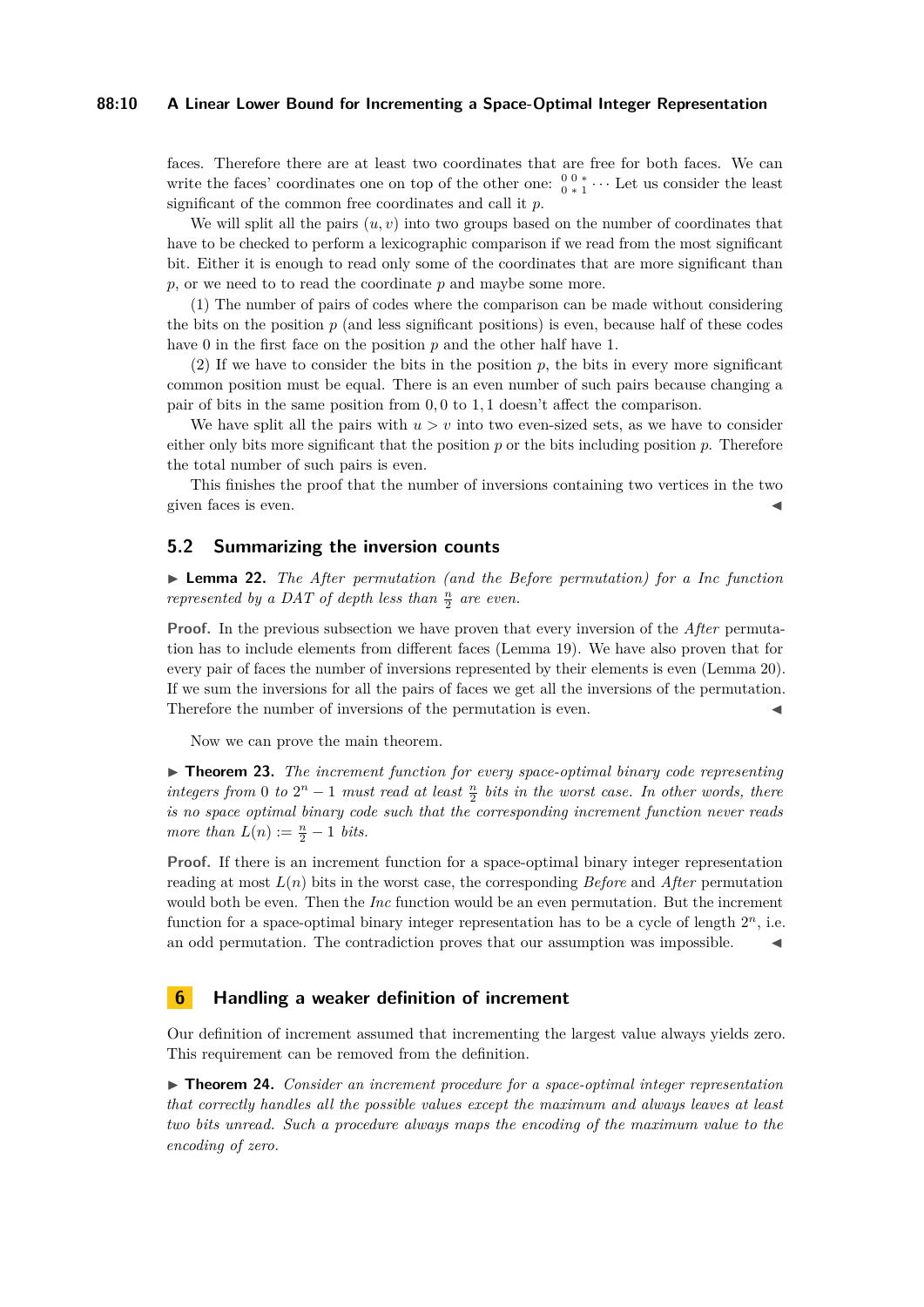#### **M. Raskin 88:11**

**Proof.** Let *n* denote the total amount of bits in the code. Let us assume that the increment procedure applied to the maximum values doesn't yield zero. Let *k* denote a position where the encoding of zero and the result of incrementing the encoding of the maximum value differ. Without loss of generality we can assume that the encoding of zero has 0 at the position *k* and the value  $a = Inc(Enc(2<sup>n</sup> - 1))$  has 1 at the position *k*.

Let us count the vertices x such that  $Inc(x)$  has the value 1 at the position k. Almost all vertices have exactly one preimage, *Enc*(0) has no preimages and *a* has 2 preimages, so the answer should be  $2^{n-1} + 1$ . On the other hand, a face corresponding to a vertex of the DAT can have no, all or half of its vertices in the set, depending on the orientation; in any case this is an even number and the total sum has to be an even number.

The contradiction proves that our assumption is false and incrementing the maximum values has to yield zero as the result.

# **7 Future directions**

Minor tweaks of the presented proof allow to extend the result to cover nondeterministic increment procedures. For  $n > 10$  the same bound can be proven even if we allow arbitrary changes of the inspected bits together with an arbitrary reversible linear transformation of the unread bits in every leaf node of a DAT.

Closing the gap between the  $\frac{n}{2}$  lower bound and  $n-1$  upper bound remains an open problem. Our conjecture is that the true value is  $n - o(n)$ .

**Acknowledgements.** I am grateful to Gerth Brodal for attracting attention to this problem and his help with editing the present paper. I am extremely grateful to Gudmund Frandsen for a lot of useful discussions and the efforts he has spent on reading multiple draft versions of this proof. I am grateful to the anonymous reviewers of this and previous versions of the present paper for their valuable advice regarding presentation. I am grateful to an anonymous reviewer for the suggestion that the existence of common fixed coordinates for disjunct faces improves the bound by one; and for the suggestion that the image of the maximum element can be proven to be zero even if this assumption is not included in the definition.

### **References**

- <span id="page-10-3"></span>**1** Prosenjit Bose, Paz Carmi, Dana Jansens, Anil Maheshwari, Pat Morin, and Michiel H. M. Smid. Improved methods for generating quasi-gray codes. In *Algorithm Theory – SWAT 2010, 12th Scandinavian Symposium and Workshops on Algorithm Theory, Bergen, Norway, June 21-23, 2010. Proceedings*, pages 224–235, 2010. [doi:10.1007/978-3-642-13731-0\\_](http://dx.doi.org/10.1007/978-3-642-13731-0_22) [22](http://dx.doi.org/10.1007/978-3-642-13731-0_22).
- <span id="page-10-2"></span>**2** Gerth Stølting Brodal, Mark Greve, Vineet Pandey, and Srinivasa Rao Satti. Integer representations towards efficient counting in the bit probe model. *J. Discrete Algorithms*, 26:34–44, 2014. [doi:10.1016/j.jda.2013.11.001](http://dx.doi.org/10.1016/j.jda.2013.11.001).
- <span id="page-10-4"></span>**3** Amr Elmasry and Jyrki Katajainen. In-place binary counters. In *Mathematical Foundations of Computer Science 2013 – 38th International Symposium, MFCS 2013, Klosterneuburg, Austria, August 26-30, 2013. Proceedings*, pages 349–360, 2013. [doi:](http://dx.doi.org/10.1007/978-3-642-40313-2_32) [10.1007/978-3-642-40313-2\\_32](http://dx.doi.org/10.1007/978-3-642-40313-2_32).
- <span id="page-10-1"></span>**4** Gudmund Skovbjerg Frandsen, Peter Bro Miltersen, and Sven Skyum. Dynamic word problems. *J. ACM*, 44(2):257–271, 1997. [doi:10.1145/256303.256309](http://dx.doi.org/10.1145/256303.256309).
- <span id="page-10-0"></span>**5** Michael L. Fredman. Observations on the complexity of generating quasi-gray codes. *SIAM J. Comput.*, 7(2):134–146, 1978. [doi:10.1137/0207012](http://dx.doi.org/10.1137/0207012).